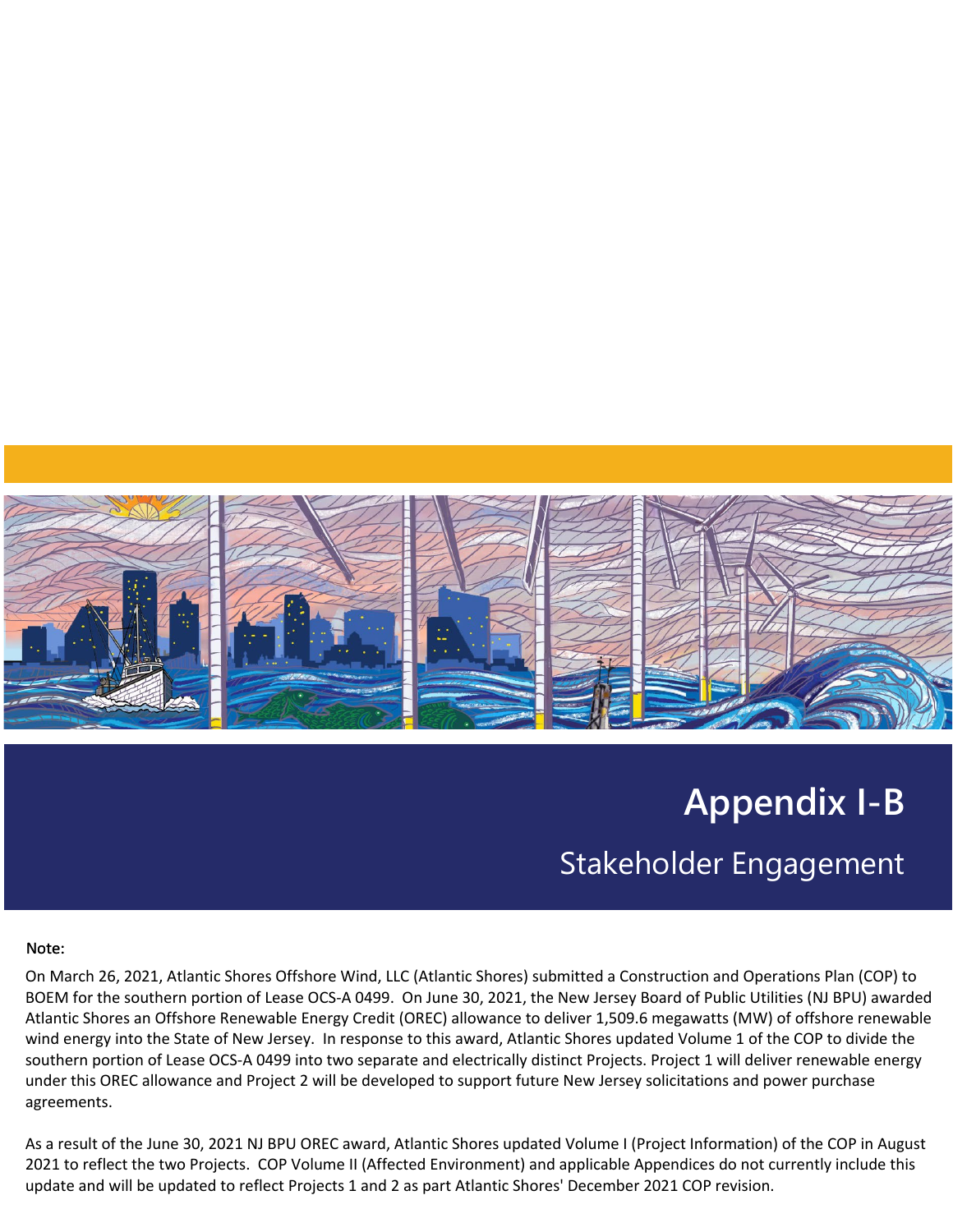## Meetings with Agencies, Tribes, and Municipalities

Table A-1 provides a list of meetings that Atlantic Shores has held with federal, state, and local agencies, federal and state-recognized tribes, and municipalities as of January 2021. Atlantic Shores will continue to consult with agencies, municipalities, and tribes as the Project advances.

| <b>Meeting Date</b> | <b>Entity</b>                                                                      | <b>Purpose/Topic</b>                       |
|---------------------|------------------------------------------------------------------------------------|--------------------------------------------|
| 2019                |                                                                                    |                                            |
| <b>March 2019</b>   | Bureau of Ocean Energy Management (BOEM)                                           | Introductory meeting                       |
| March 2019          | National Marine Fisheries Service (NMFS)                                           | Introductory meeting                       |
| April 2019          | New Jersey General Assembly                                                        | Introductory meetings                      |
| April 2019          | U.S. Congress                                                                      | Introductory meeting                       |
| April 2019          | New Jersey State Senate                                                            | Introductory meeting                       |
| April 2019          | <b>Atlantic County</b>                                                             | Introductory meeting                       |
| April 2019          | New Jersey Senator Chris Brown                                                     | Introductory meeting                       |
| April 2019          | New Jersey General Assembly                                                        | Introductory meeting                       |
| May 2019            | Ocean County Freeholder Director                                                   | Introductory meeting                       |
| May 2019            | New Jersey General Assembly                                                        | Further introductory meetings              |
| May 2019            | Ocean County Administrator                                                         | Introductory meeting                       |
| May 2019            | Ocean County Engineer                                                              | Introductory meeting                       |
|                     | Director Ocean County Business Development &                                       |                                            |
| May 2019            | Tourism Ocean County Tourism Advisory Council<br>Ocean County Director, Depart. of | Introductory meeting                       |
| May 2019            | Planning/Solid Waste Management                                                    | Introductory meeting                       |
| May 2019            | <b>Atlantic City Mayor</b>                                                         | Introductory meeting                       |
| May 2019            | <b>Atlantic City Council</b>                                                       | Introductory meeting                       |
|                     | Department of Defense - Navy and Marine                                            |                                            |
| May 2019            | Corps                                                                              | Introductory meeting                       |
| May 2019            | New Jersey Senate Republican Office                                                | Introductory meeting                       |
|                     |                                                                                    | Introductory meeting and status            |
| <b>July 2019</b>    | New Jersey Governor's Office                                                       | updates                                    |
| <b>July 2019</b>    | New Jersey Division of Rate Counsel                                                | Introductory meeting                       |
|                     | New Jersey Department of Environmental                                             |                                            |
| <b>July 2019</b>    | Protection (NJDEP)                                                                 | Introductory meeting                       |
| <b>July 2019</b>    | New Jersey Division of Rate Counsel                                                | Introductory meeting and status<br>updates |

#### Table A-1 Coordination with Agencies, Tribes, and Municipalities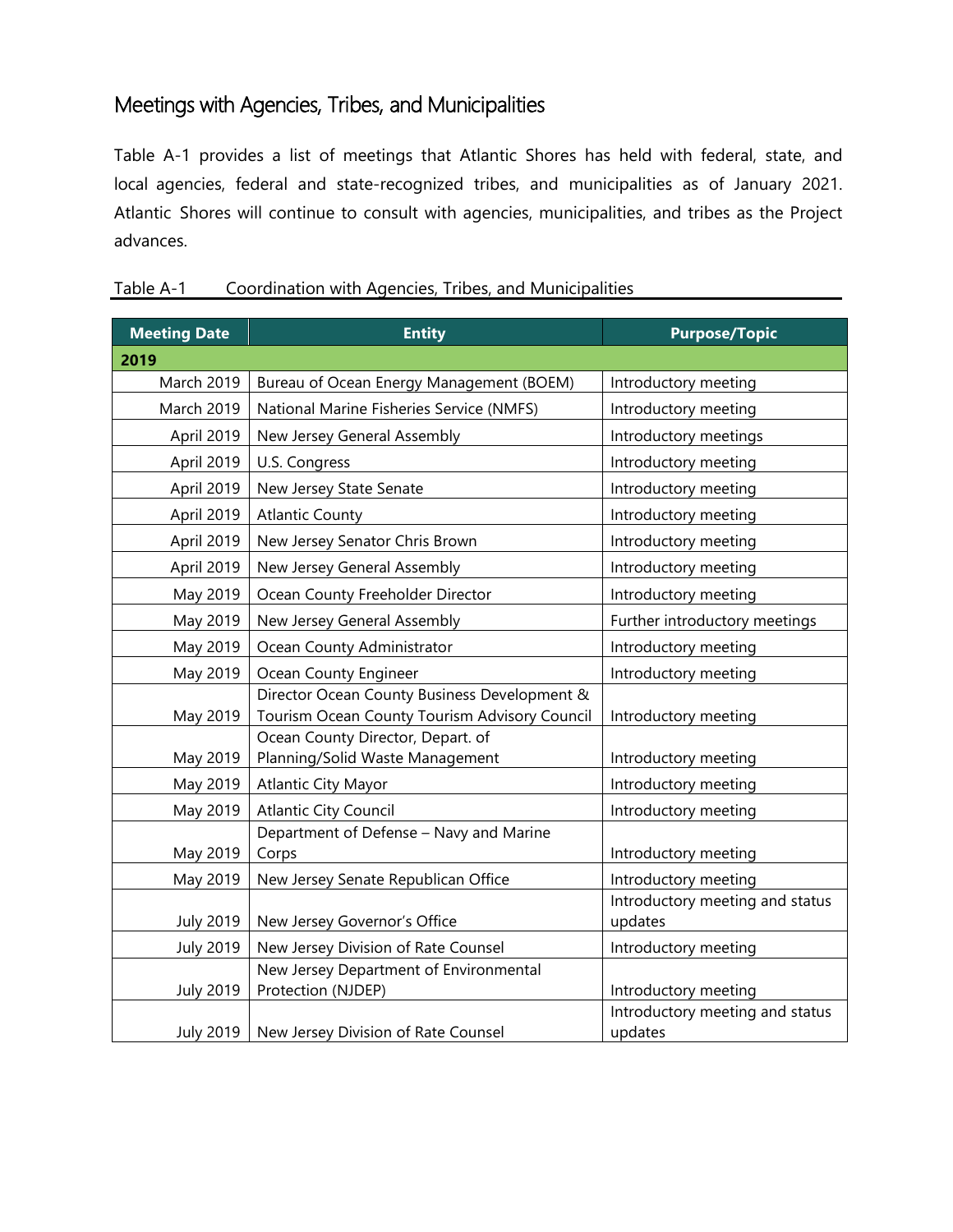| Table A-1 |  | Coordination with Agencies, Tribes, and Municipalities (Continued) |
|-----------|--|--------------------------------------------------------------------|
|-----------|--|--------------------------------------------------------------------|

| <b>Meeting Date</b> | <b>Entity</b>                                        | <b>Purpose/Topic</b>                                              |
|---------------------|------------------------------------------------------|-------------------------------------------------------------------|
| 2019                |                                                      |                                                                   |
|                     |                                                      | Introductory meeting and status                                   |
| September 2019      | New Jersey Board of Public Utilities (NJBPU)         | updates                                                           |
|                     | U.S. Army Corps of Engineers (USACE),                |                                                                   |
| October 2019        | Philadelphia District, Regulatory Branch             | Introduction to FLIDAR meeting<br>Introductory meeting and status |
| October 2019        | New Jersey State Senate                              | updates                                                           |
| October 2019        | <b>NJBPU</b>                                         | Status update                                                     |
|                     |                                                      | Introductory meeting and status                                   |
| November 2019       | League of Municipalities                             | updates                                                           |
|                     |                                                      | League of Conservation Voters                                     |
| November 2019       | New Jersey Governor's Office                         | reception                                                         |
| December 2019       | <b>BOEM</b>                                          | Schedule of activities                                            |
| December 2019       | <b>BOEM</b>                                          | Geophysical pre-survey meeting                                    |
| December 2019       | <b>NJBPU</b>                                         | Meeting with General Counsel                                      |
| December 2019       | Federal Permitting Improvement Steering<br>Committee |                                                                   |
| December 2019       | New Jersey Governor's Office                         | Introductory meeting<br>Status updates                            |
|                     |                                                      | Points of interconnection (POIs)                                  |
| December 2019       | <b>NJDEP</b>                                         | and rights-of-way (ROWs)                                          |
| 2020                |                                                      |                                                                   |
| January to          |                                                      | 24 bi-weekly status update                                        |
| November 2020       | <b>BOEM</b>                                          | meetings                                                          |
| January 2020        | <b>NJDEP</b>                                         | POIs                                                              |
| February 2020       | Casino Reinvestment Development Authority            | Introductory meeting and POIs                                     |
| February 2020       | Tribal Representatives <sup>a</sup>                  | Geophysical pre-survey meeting                                    |
| February 2020       | Tribal Representatives <sup>a</sup>                  | Geophysical pre-survey meeting                                    |
| March 1 2020        | Ocean County                                         | Introductory meeting                                              |
|                     | New York Department of Environmental                 |                                                                   |
| March 1 2020        | Conservation                                         | Export cable routes                                               |
| March 1 2020        | <b>NJBPU</b>                                         | Status updates                                                    |
| March 1 2020        | <b>NJDEP</b>                                         | Schedule coordination                                             |
|                     |                                                      | Layout of wind turbine                                            |
| March 1 2020        | U.S. Coast Guard (USCG)                              | generators                                                        |
| April 2020          | <b>BOEM</b>                                          | Lease development strategy                                        |
|                     |                                                      |                                                                   |
| April 2020          | <b>BOEM and NMFS</b>                                 | Benthic survey plan                                               |
| April 2020          | New York Department of Public Service                | Introduction and POIs/ROWs                                        |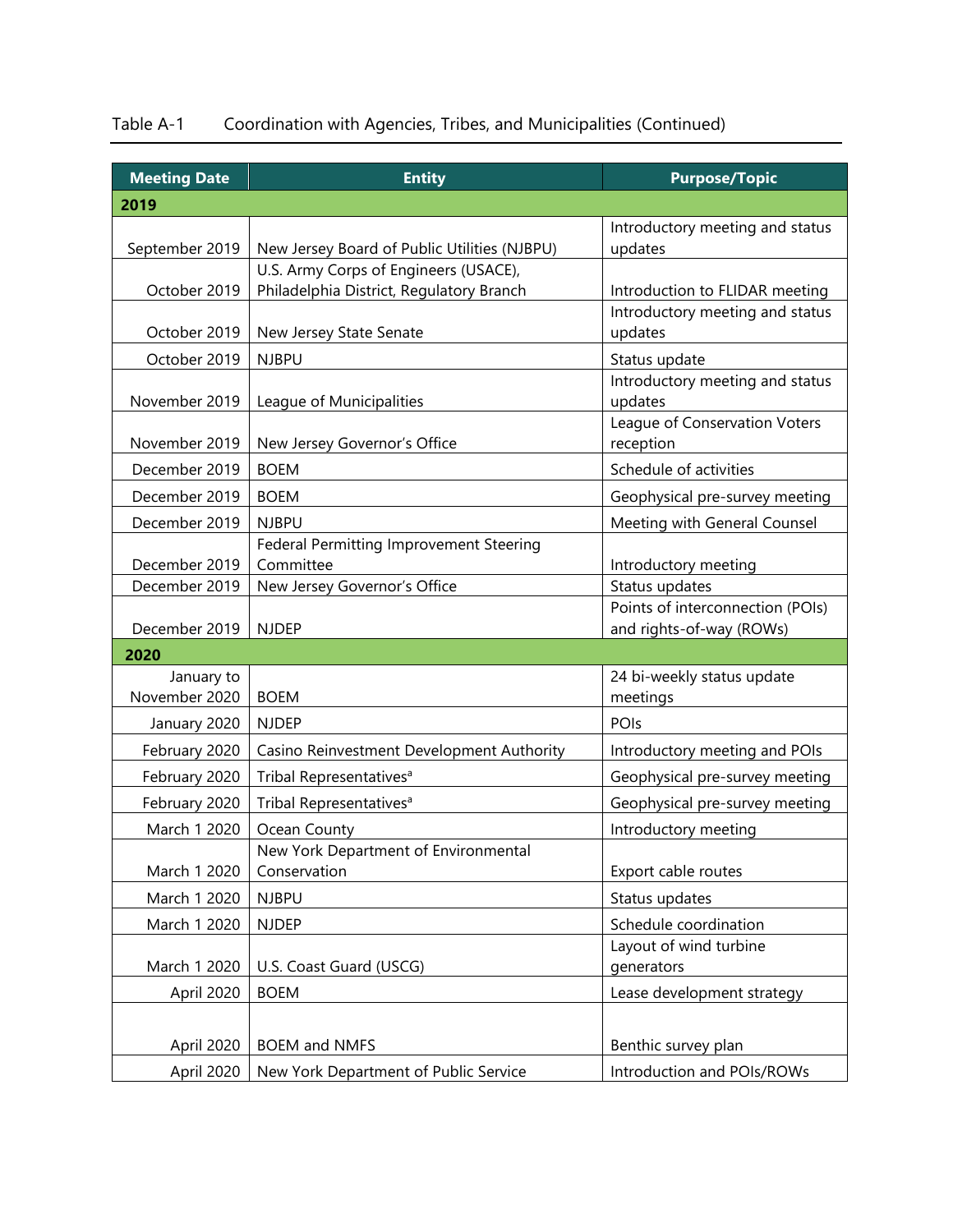| <b>Meeting Date</b>      | <b>Entity</b>                                             | <b>Purpose/Topic</b>                                                                                 |
|--------------------------|-----------------------------------------------------------|------------------------------------------------------------------------------------------------------|
| 2020                     |                                                           |                                                                                                      |
| April 2020               | New Jersey Department of Labor                            | Local labor                                                                                          |
| May 2020                 | Department of Treasury                                    | Introductory meeting                                                                                 |
| May 2020                 | BOEM and U.S. Fish and Wildlife Service (USFWS)           | Avian surveys including for red<br>knots and piping plover                                           |
| May 2020                 | <b>BOEM</b>                                               | Visual assessment protocol                                                                           |
| May 2020                 | <b>BOEM and NMFS</b>                                      | Marine mammals and vessel<br>speed restrictions                                                      |
| May 2020                 | <b>BOEM and USCG</b>                                      | Layout, navigation safety, and<br>search and rescue (SAR)                                            |
| May 2020                 | U.S. Congress                                             | Multiple introductory meetings                                                                       |
| May 2020                 | Tribal Representatives <sup>a</sup>                       | Geotechnical pre-survey meeting                                                                      |
| June to<br>November 2020 | <b>USCG</b>                                               | 7 bi-weekly status update<br>meetings                                                                |
| June 2020                | New Jersey Governor's Office - Legal Counsel              | Status updates                                                                                       |
| June 2020                | <b>BOEM and NMFS</b>                                      | Site Assessment Plan                                                                                 |
| June 2020                | Monmouth County                                           | Discussion with Assemblymen                                                                          |
| June 2020                | <b>USCG SAR Pilots</b>                                    | Search and rescue                                                                                    |
| <b>July 2020</b>         | Tribal Representatives <sup>b</sup>                       | Geotechnical culture cores                                                                           |
| <b>July 2020</b>         | U.S. Congress                                             | Subcommittee on Select<br>Revenue Measures<br>Subcommittee, House Ways and<br><b>Means Committee</b> |
| <b>July 2020</b>         | Ocean, Atlantic, and Monmouth Counties                    | Introductory meetings with<br>political officials                                                    |
| <b>July 2020</b>         | <b>NJDEP</b>                                              | Navigation safety                                                                                    |
| <b>July 2020</b>         | New Jersey Department of Transportation<br>(NJDOT)        | Introductory meeting with<br>NJDOT leadership                                                        |
| <b>July 2020</b>         | <b>NJBPU</b>                                              | Meetings with NJBPU leadership                                                                       |
| August 2020              | U.S. Congress                                             | Introductory meetings with<br>Senate staff                                                           |
| August 2020              | New Jersey Department of Military and Veterans<br>Affairs | Introductory meeting                                                                                 |
| August 2020              | NJDEP and USFWS                                           | Avian surveys                                                                                        |
| August 2020              | <b>NJDEP</b>                                              | Visual impact assessment and<br>cultural resources                                                   |
| August 2020              | Ocean and Monmouth Counties                               | Meetings with political officials                                                                    |
| August 2020              | <b>NJDEP</b>                                              | Geotech sampling                                                                                     |

## Table A-1 Coordination with Agencies, Tribes, and Municipalities (Continued)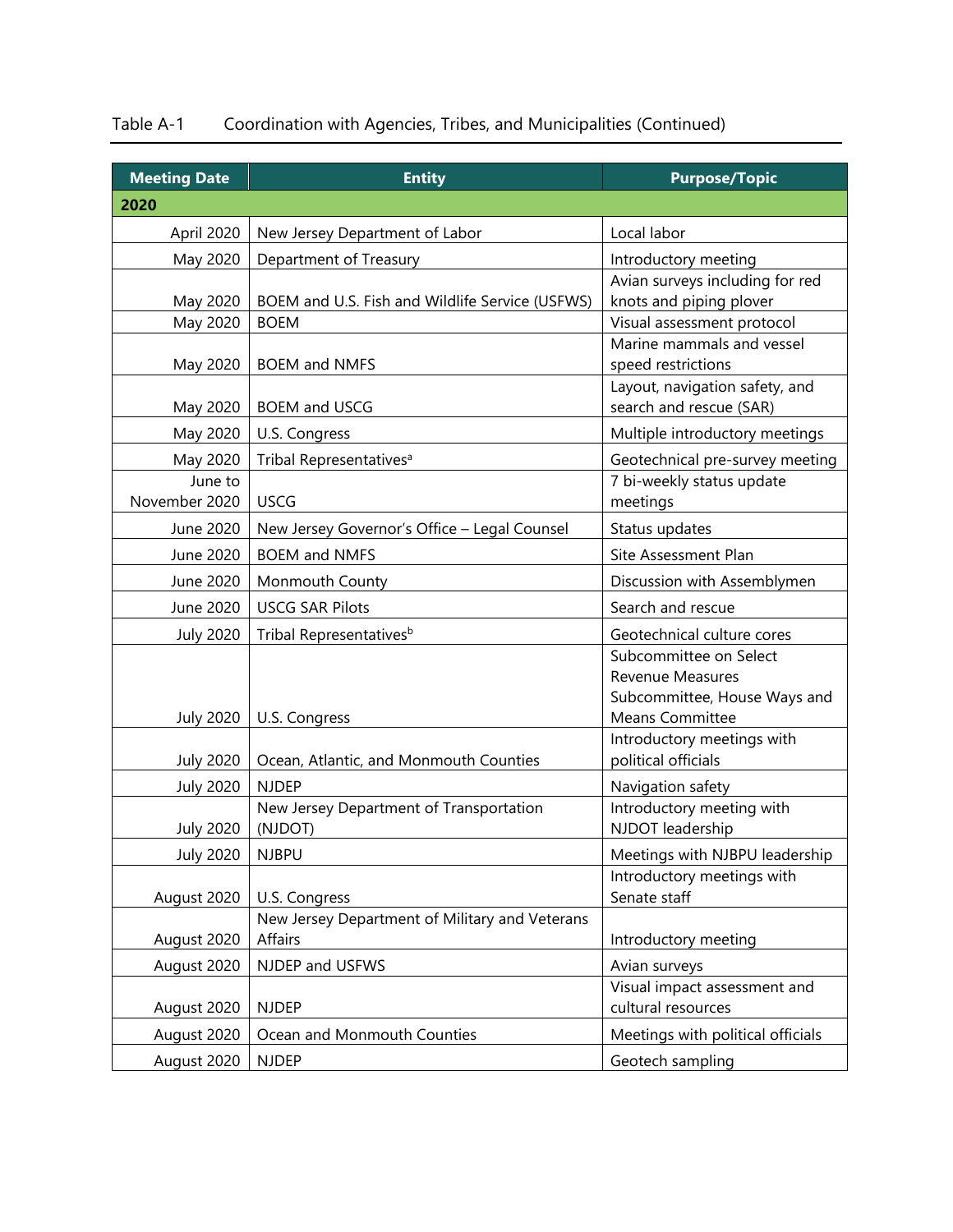| <b>Meeting Date</b> | <b>Entity</b>          | <b>Purpose/Topic</b>              |
|---------------------|------------------------|-----------------------------------|
| 2020                |                        |                                   |
|                     |                        | Introductory meetings with        |
| September 2020      | U.S. Congress          | Congressional staff               |
| September 2020      | <b>BOEM</b>            | Project Design Envelope (PDE)     |
| September 2020      | <b>Monmouth County</b> | Meetings with political officials |
| September 2020      | NJDEP and NMFS         | Fisheries monitoring plan         |
| September 2020      | <b>NJDEP</b>           | <b>PDE</b>                        |
|                     |                        |                                   |

### Table A-1 Coordination with Agencies, Tribes, and Municipalities (Continued)

October 2020 | Monmouth and Ocean Counties Further introductory meetings and status updates October 2020 | USCG Search and rescue operations October 2020 BOEM, USFWS, NJDEP, NMFS, Environmental Protection Agency (EPA), USACE, National Park Service, USCG PDE October 2020 NMFS and New Jersey environmental nongovernmental organization (eNGO) Marine mammal and sea turtle monitoring October 2020 | U.S. Congress Meeting with Congressional staff October 2020 DoD – Clearinghouse, Air Force, Navy, and Marine Corps Status update October 2020 | BOEM National Historic Preservation Act (NHPA) Section 106 October 2020 | BOEM **Essential Fish Habitat** December 2020 | BOEM NHPA Section 106 **2021** January 2021 | BOEM Status updates January 2021 | USCG Status updates January 2021 | NJDEP Status updates January 2021 | BOEM Geophysical and geotechnical survey plan

Notes:

a) Invitees were the Narragansett Indian Tribe, the Shinnecock Indian Nation, and the Lenape Tribe of Delaware.

b) Invitees were the Narragansett Indian Tribe, the Shinnecock Indian Nation, the Lenape Tribe of Delaware, the Delaware Nation, Oklahoma, the Delaware Tribe of Indians, the Absentee Shawnee Tribe of Indians of Oklahoma, the Mohican Nation Stockbridge–Munsee Band, the Shawnee Tribe, the Stockbridge Munsee Community, New York, the Nanticoke Lenni-Lenape Tribal Nation, Ramapough Lenape Nation, the Powhatan Renape Nation, and the Unkechaug Indian Nation.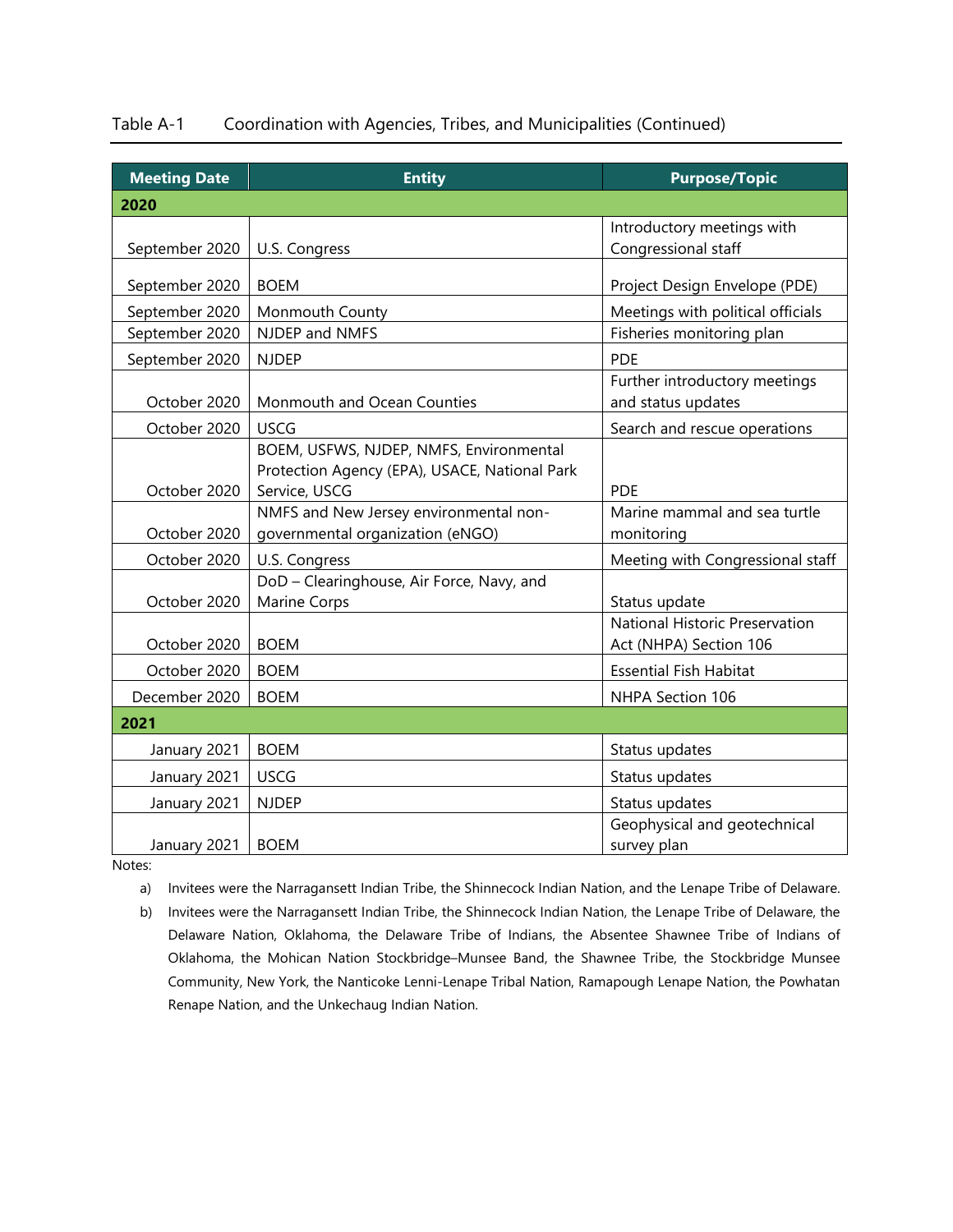## Meetings with Other Stakeholders

Atlantic Shores is actively engaged with stakeholders to identify and discuss their interests and concerns regarding offshore wind and the development of the Project. Table A-2 provides a list of meetings that Atlantic Shores has held with stakeholders, including business groups/associations, environmental non-governmental organizations (eNGOs), academia and research/scientific institutes, commercial and recreational fishermen and boaters, and nearby residents, as of February 2021.

| <b>Date</b>    | <b>Entity</b>                                         | <b>Purpose/Topic</b>            |
|----------------|-------------------------------------------------------|---------------------------------|
| 2019           |                                                       |                                 |
| April 2019     | Atlantic County Economic Alliance                     | Introductory meeting            |
| May 2019       | <b>Atlantic City Chamber</b>                          | Introductory meeting            |
| May 2019       | New Jersey Sierra Club                                | Introductory meeting            |
| May 2019       | <b>Rutgers University</b>                             | Partnership opportunity         |
| September 2019 | New Jersey Energy Coalition                           | Introductory meeting            |
| September 2019 | Clean Water Action                                    | Introductory meeting            |
| October 2019   | South Jersey Chamber of Commerce                      | Introductory meeting            |
| October 2019   | <b>AC Devco</b>                                       | Introductory meeting            |
| November 2019  | <b>Rutgers University</b>                             | Partnership opportunity         |
| November 2019  | Ocean County Outreach Community Liaison<br>Interview  | Interview for Community Liaison |
| November 2019  | Stockton University Hughes Center Honors              | Event                           |
| December 2019  | New Jersey Chamber of Commerce                        | Introductory meeting            |
| December 2019  | Rowan University                                      | Potential research              |
| 2020           |                                                       |                                 |
| January 2020   | New Jersey Business & Industry Association<br>(NJBIA) | Introductory meeting            |
| January 2020   | <b>Stockton University</b>                            | Introductory meeting            |
| April 2020     | Surf clam companies                                   | Coordination discussion         |
| May 2020       | <b>Rutgers University</b>                             | Information session             |
| May 2020       | New Jersey Conservation Foundation                    | Introductory meeting            |
| May 2020       | New Jersey League of Conservation Voters              | Introductory meeting            |
| May 2020       | <b>Environment New Jersey</b>                         | Introductory meeting            |
| May 2020       | New Jersey Sierra Club                                | Introductory meeting            |

#### Table A-2 Stakeholder Meetings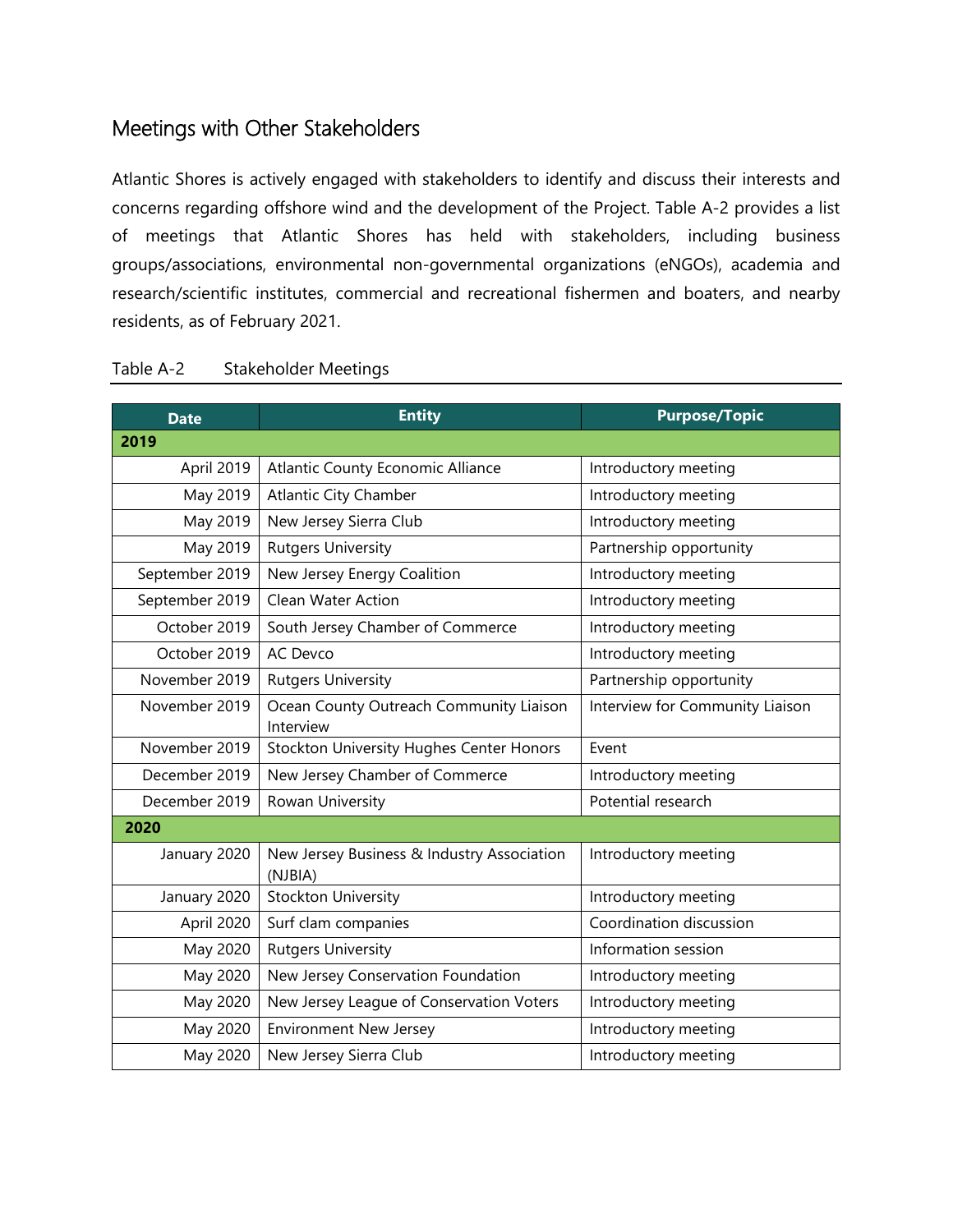| <b>Date</b>    | <b>Entity</b>                                                    | <b>Purpose/Topic</b>             |
|----------------|------------------------------------------------------------------|----------------------------------|
| 2020           |                                                                  |                                  |
| May 2020       | Natural Resources Defense Council, Inc.<br>(NRDC)                | Introductory meeting             |
| May 2020       | New Jersey Audubon                                               | Introductory meeting             |
| May 2020       | National Wildlife Federation                                     | Introductory meeting             |
| May 2020       | New Jersey Bay Keeper                                            | Introductory meeting             |
| May 2020       | <b>Clean Water Action</b>                                        | Introductory meeting             |
| May 2020       | New Jersey Energy Foundation                                     | Introductory meeting             |
| May 2020       | New Jersey National Wildlife Federation                          | Introductory meeting             |
| May 2020       | American Littoral Society                                        | Introductory meeting             |
| May 2020       | Surf Rider                                                       | Introductory meeting             |
| May 2020       | <b>NRDC</b>                                                      | Marine mammal monitoring         |
| May 2020       | <b>Environmental Defense Fund</b>                                | Introductory meeting             |
| May 2020       | Clean Ocean Action                                               | Introductory meeting             |
| August 2020    | New Jersey Department of Military and<br><b>Veterans Affairs</b> | Introductory meeting             |
| August 2020    | Wildlife Conservation Society                                    | Introductory meeting             |
| September 2020 | Clean Water Action                                               | Introductory meeting             |
| September 2020 | Surf clam companies                                              | Coordination discussion          |
| September 2020 | <b>NRDC</b>                                                      | Marine mammal monitoring         |
| September 2020 | <b>Stockton University</b>                                       | Renting office space             |
| October 2020   | Clean Ocean Action                                               | Partnership opportunity          |
| October 2020   | NMFS and New Jersey eNGO                                         | Marine mammal monitoring         |
| October 2020   | <b>Rutgers University</b>                                        | Research/partnership opportunity |
| October 2020   | Rutgers ECO Complex                                              | Research/partnership opportunity |
| October 2020   | Atlantic City Boys and Girls Club                                | Partnership opportunity          |
| October 2020   | Barnegat Bay Partnership                                         | Partnership opportunity          |
| November 2020  | Clean Ocean Action                                               | Partnership opportunity          |
| December 2020  | Reclam the Bay                                                   | Partnership opportunity          |
| December 2020  | Jersey Conservation Foundation                                   | Introductory meeting             |
| December 2020  | <b>Stockton University</b>                                       | ECO Center ribbon cutting        |

## Table A-2 Stakeholder Meetings (Continued)